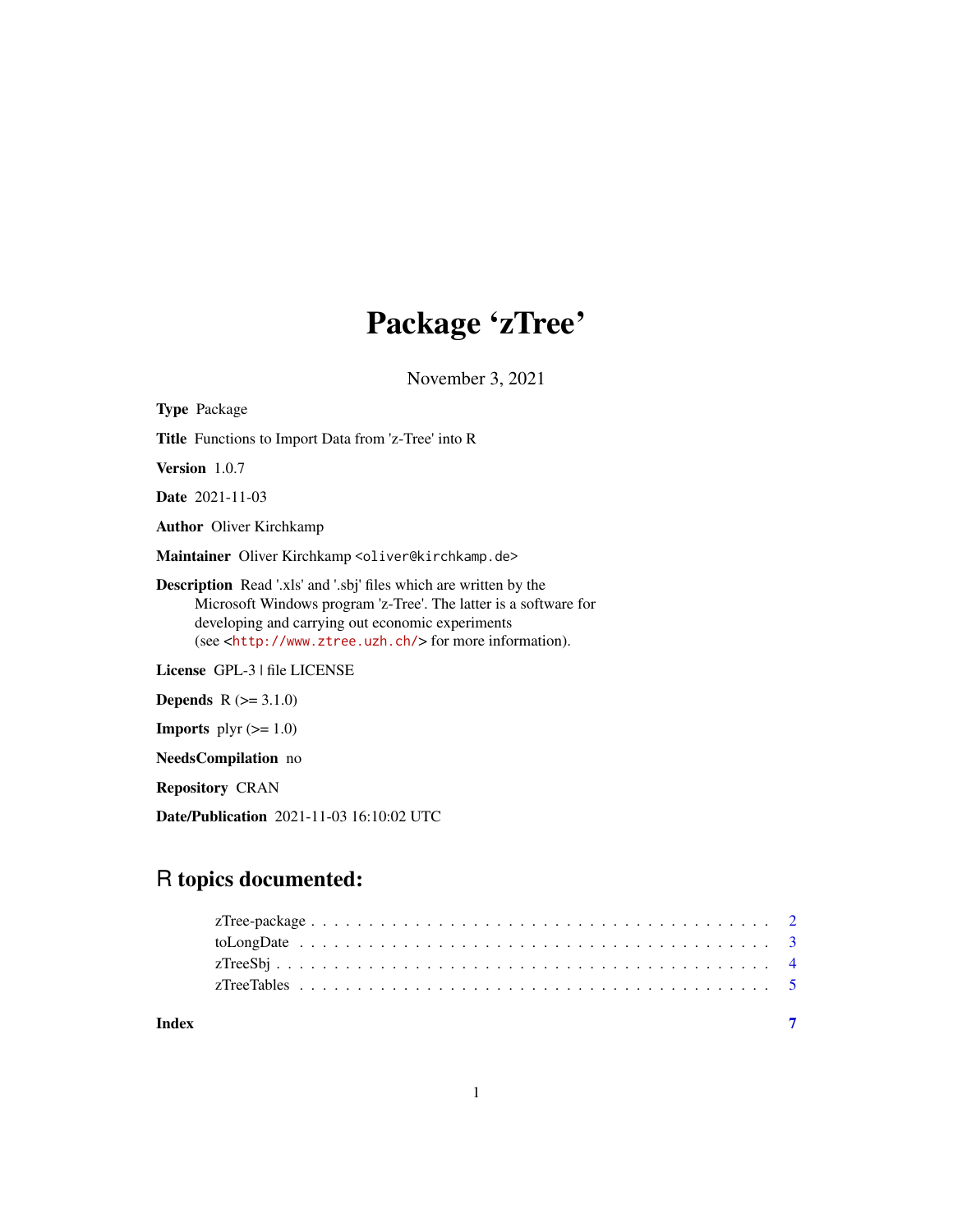<span id="page-1-0"></span>

#### Description

Read '.xls' and '.sbj' files which are written by the Microsoft Windows program 'z-Tree'. The latter is a software for developing and carrying out economic experiments (see <http://www.ztree.uzh.ch/> for more information).

#### Details

The DESCRIPTION file:

| Package:     | zTree                                                                                                            |
|--------------|------------------------------------------------------------------------------------------------------------------|
| Type:        | Package                                                                                                          |
| Title:       | Functions to Import Data from 'z-Tree' into R                                                                    |
| Version:     | 1.0.7                                                                                                            |
| Date:        | 2021-11-03                                                                                                       |
| Author:      | Oliver Kirchkamp                                                                                                 |
| Maintainer:  | Oliver Kirchkamp <oliver@kirchkamp.de></oliver@kirchkamp.de>                                                     |
| Description: | Read '.xls' and '.sbj' files which are written by the Microsoft Windows program 'z-Tree'. The latter is a softwa |
| License:     | GPL-3   file LICENSE                                                                                             |
| Depends:     | $R$ ( $>=$ 3.1.0)                                                                                                |
| Imports:     | plyr $(>= 1.0)$                                                                                                  |

Index of help topics:

| toLongDate    | Converts short (old) 'z-Tree' dates into long  |
|---------------|------------------------------------------------|
|               | (new) 'z-Tree' dates.                          |
| zTree-package | Functions to Import Data from 'z-Tree' into R  |
| zTreeSbi      | Read '.sbj' files generated by 'z-Tree' into R |
| zTreeTables   | Read '.xls' files generated by 'z-Tree' into R |

#### Author(s)

Oliver Kirchkamp Maintainer: Oliver Kirchkamp <oliver@kirchkamp.de>

#### References

Urs Fischbacher. "z-Tree: Zurich Toolbox for Ready-made Economic Experiments." Experimental Economics (2) 171-178, 2007.

Oliver Kirchkamp. "Importing z-Tree data into R." Journal of Behavioral and Experimental Finance (22), 1-2, 2019.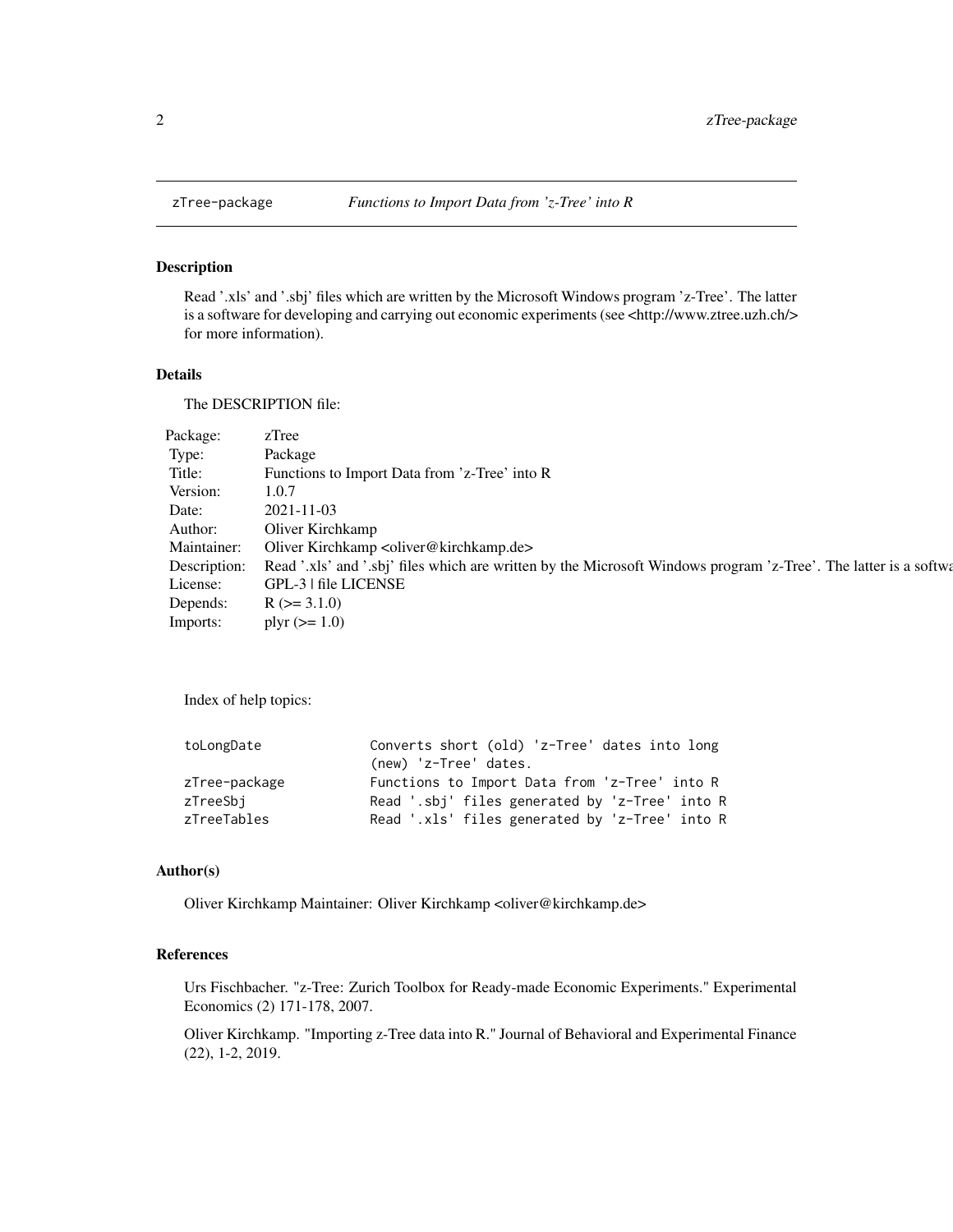#### <span id="page-2-0"></span>toLongDate 3

#### Examples

```
## Not run:
zTT <- zTreeTables(c("080712_1412.xls","080712_1818.xls"))
## End(Not run)
```
toLongDate *Converts short (old) 'z-Tree' dates into long (new) 'z-Tree' dates.*

#### Description

Old versions of 'z-Tree' stored dates as, e.g. 050613JN (the first six being year-month-date, the last two characters are the time). Newer versions use strings like 091112\_1600 (time is now in the last four characters). This function converts the old format into the new format

#### Usage

```
toLongDate(shortDate)
```
#### Arguments

shortDate This should be a vector of strings, each of length 8 characters. The first six characters of each element of shortDate are year, month, date. The last two chacters encode the time of the experiment.

#### Value

A vector of the same length as shortDate. The first six characters of each element are unchanged. The last five characters are now the time translated.

#### Author(s)

Oliver Kirchkamp

#### References

Urs Fischbacher. "z-Tree Manual 2.1 Experimenter's Manual". Zurich. 2002.

#### Examples

toLongDate("091112JN")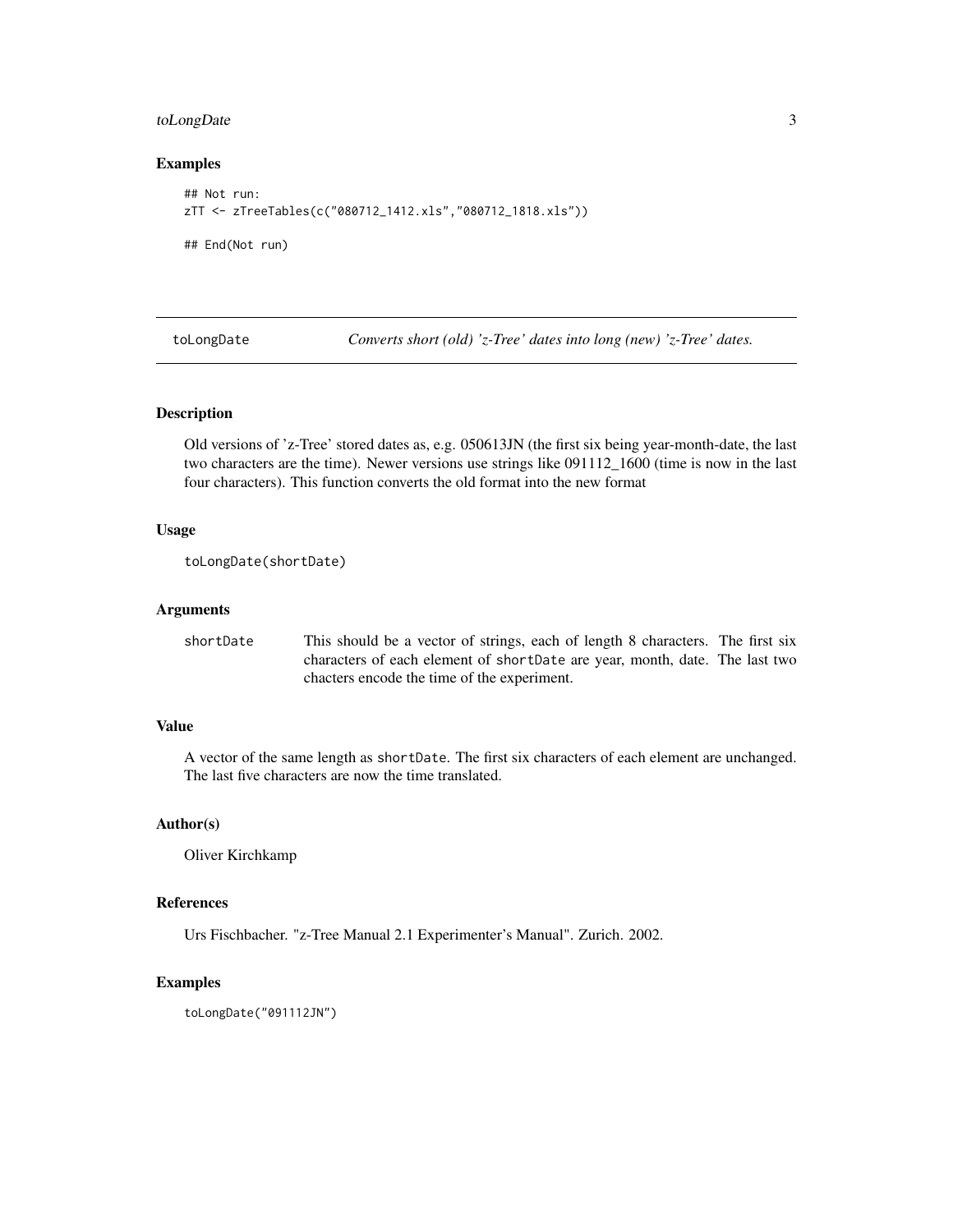<span id="page-3-0"></span>

#### Description

Read '.sbj' files which are written by the Microsoft Windows program 'z-Tree'. The latter is a software for developing and carrying out economic experiments (see <http://www.ztree.uzh.ch/> for more information).

#### Usage

```
zTreeSbj(files, sep = "\t", zTree.silent=getOption("zTree.silent"),
zTree.encoding=getOption("zTree.encoding"),ignore.errors=FALSE)
```
#### Arguments

| files         | A vector of 'z-Tree' .sbj filenames                                                                                             |
|---------------|---------------------------------------------------------------------------------------------------------------------------------|
| sep           | 'z-Tree' uses "\t" as a separator. If you have a manipulated file, you might need<br>to change the separator.                   |
| zTree.silent  | If TRUE, generates less verbose output.                                                                                         |
|               | zTree encoding zTree writes text files and seems to use latin1 (windows-1252) encoding for<br>these files.                      |
| ignore.errors | Usually, zTreeSbj stops with an error when it detects a wrong encoding. With<br>ignore.errors=TRUE it only generates a warning. |

#### Value

A data frame with one entry for each subject.

#### Author(s)

Oliver Kirchkamp

#### References

Urs Fischbacher. "z-Tree: Zurich Toolbox for Ready-made Economic Experiments." Experimental Economics (2) 171-178, 2007.

#### See Also

See also zTreeTables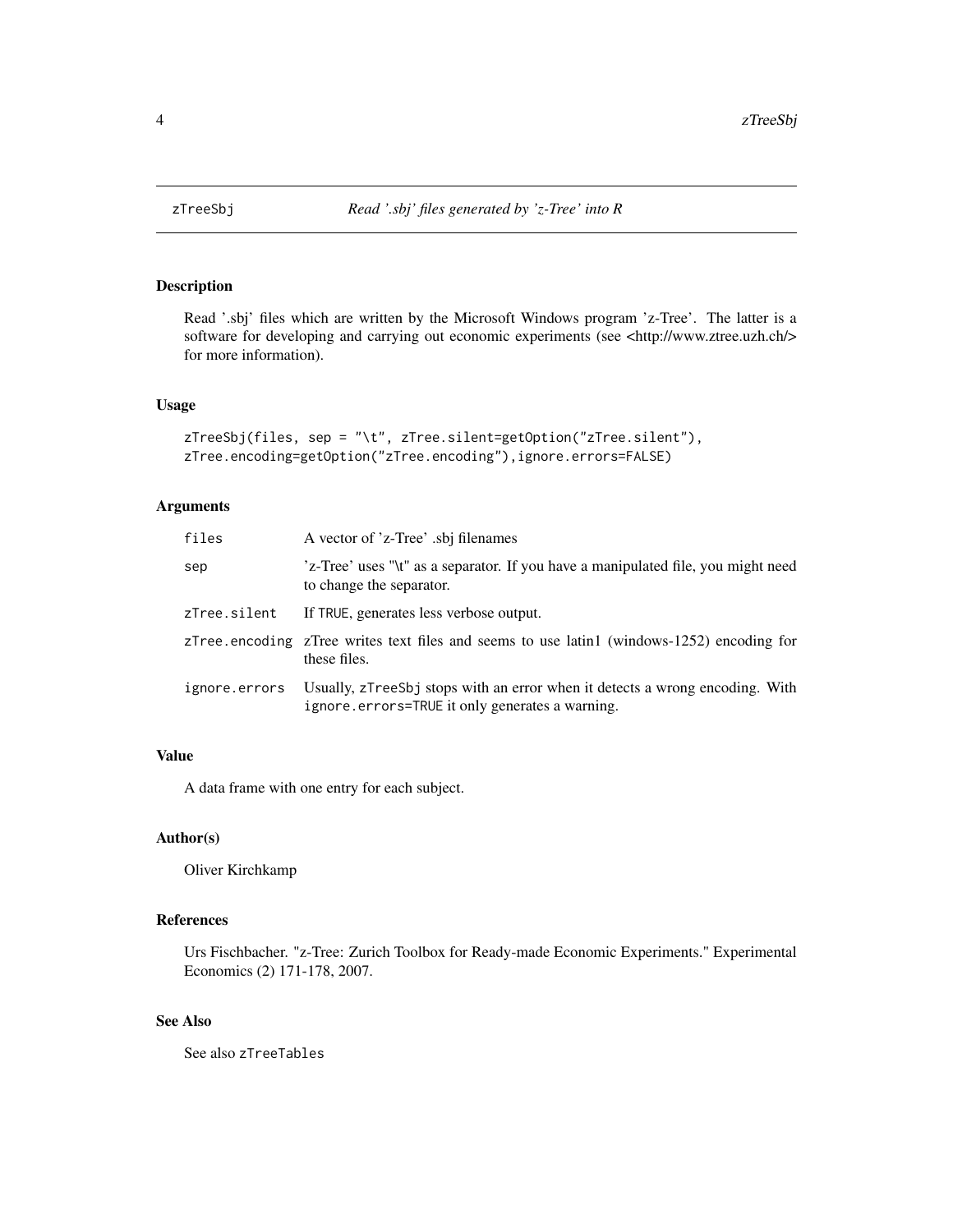#### <span id="page-4-0"></span>zTreeTables 5

#### Examples

```
## Not run:
files <- list.files(pattern = "*.sbj$",recursive=TRUE)
fname \leq sub(".*/","",files)
sbj <- zTreeSbj(aggregate(files,list(fname),function(x) x[1])$x)
## End(Not run)
```
zTreeTables *Read '.xls' files generated by 'z-Tree' into R*

#### Description

Read '.xls' files which are written by the Microsoft Windows program 'z-Tree'. The latter is a software for developing and carrying out economic experiments (see <http://www.ztree.uzh.ch/> for more information).

#### Usage

```
zTreeTables(files, tables = c("globals", "subjects"), sep = "\t",
zTree.silent=getOption("zTree.silent"),
zTree.encoding=getOption("zTree.encoding"),ignore.errors=FALSE)
```
#### Arguments

| files         | a vector of 'z-Tree' (xls-) filenames.                                                                                                                   |
|---------------|----------------------------------------------------------------------------------------------------------------------------------------------------------|
| tables        | a vector of table names. If you leave this empty, globals and subjects will be<br>read. If you set tables=NULL, all tables will be read.                 |
| sep           | Field separator. 'z-Tree' uses "\t" as a separator. If you have a manipulated file,<br>you might need to change the separator.                           |
| zTree.silent  | If TRUE, generates less verbose output.                                                                                                                  |
|               | zTree encoding zTree writes text files and seems to use latin1 (windows-1252) encoding for<br>these files.                                               |
| ignore.errors | Usually, zTreeTables stops with an error when it detects a wrong encoding or<br>a manipulated file. With ignore errors=TRUE it only generates a warning. |

#### Value

A list of all tables (e.g. "globals", "subjects", etc.)

#### Author(s)

Oliver Kirchkamp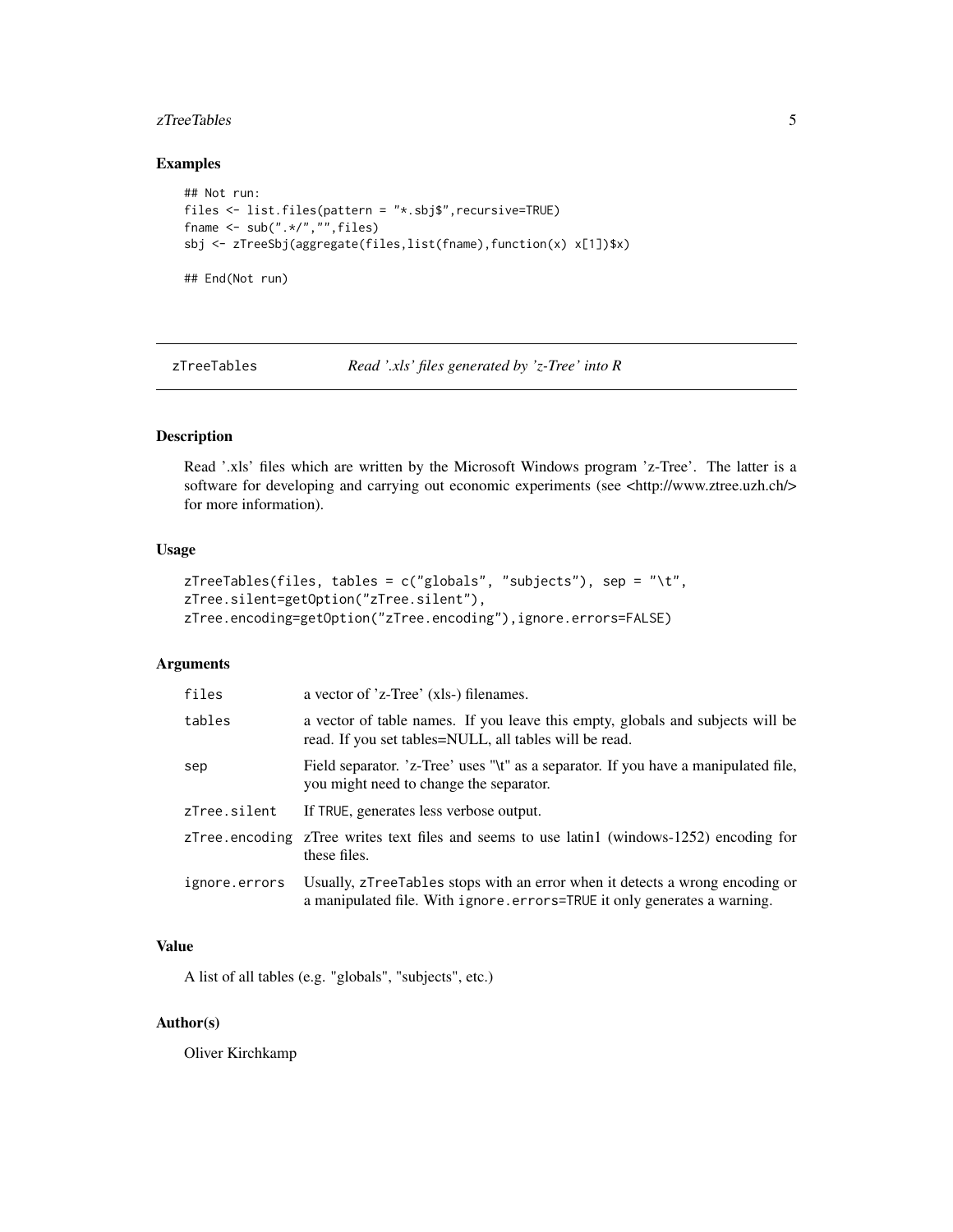#### References

Urs Fischbacher. "z-Tree: Zurich Toolbox for Ready-made Economic Experiments." Experimental Economics (2) 171-178, 2007.

#### See Also

See also zTreeSbj

#### Examples

```
## Not run:
zTT <- zTreeTables(c("080712_1412.xls","080712_1818.xls"))
with(zTT$subjects, table(Treatment,Period))
To read all tables from all sessions in directories below the current one:
sessions<-list.files(".","[0-9]{6}_[0-9]{4}.xls",recursive=TRUE)
zTT<-zTreeTables(sessions,tables=NULL)
```
## End(Not run)